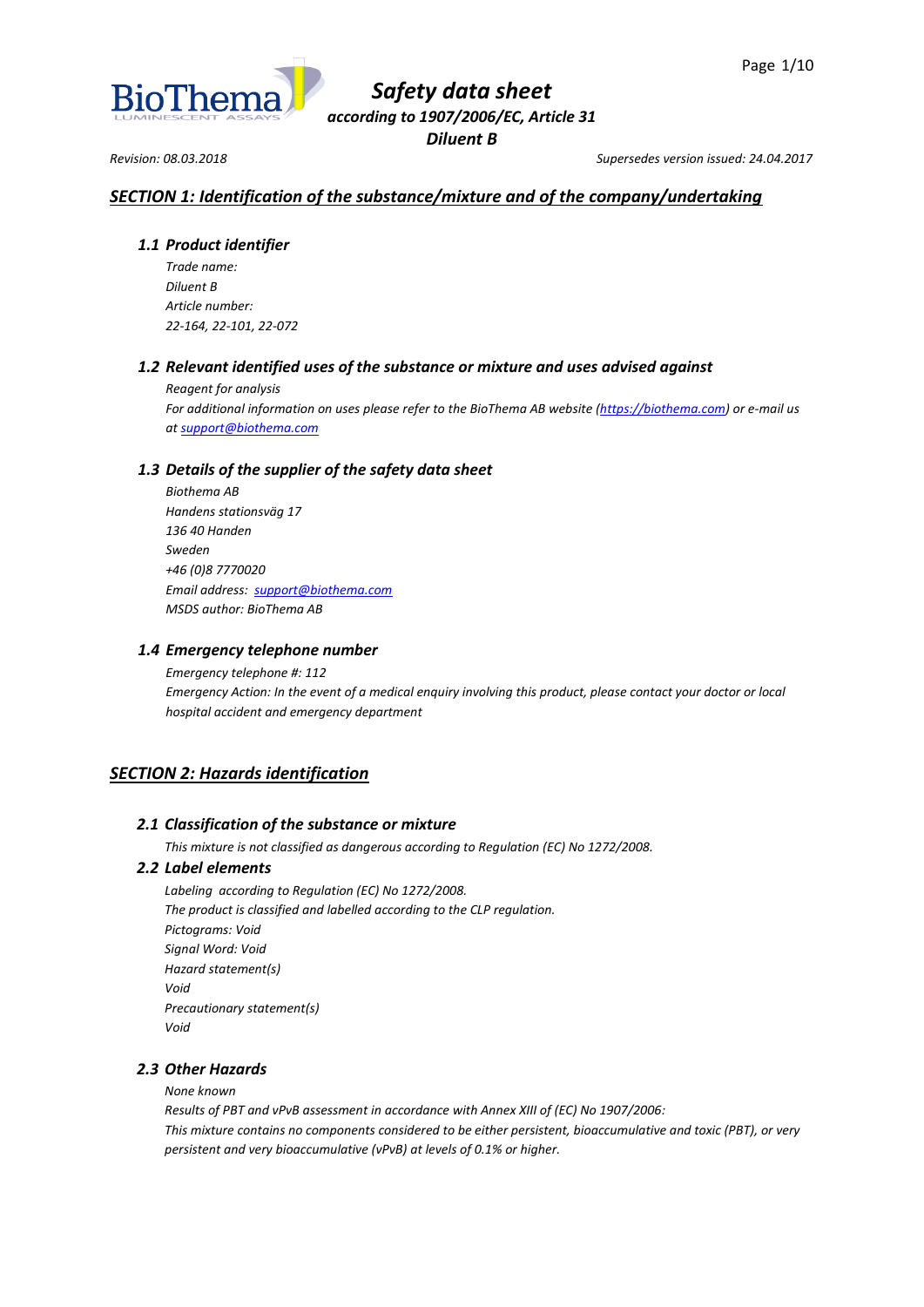*Revision: 08.03.2018 Supersedes version issued: 24.04.2017*

# *SECTION 3: Composition/information on ingredients*

# *3.1 Substances*

*Not applicable*

#### *3.2 Mixtures*

*Aqueous solution. No disclosure requirement according to Regulation (EC) No 1272/2008*

| EC | CAS | <b>Chemical name</b> | Percent |
|----|-----|----------------------|---------|
|    |     |                      |         |

# *SECTION 4: First aid measures*

## *4.1Description of first aid measures*

*Personal protective equipment for first aid responders is not required. No immediate medical attention required.*

*After inhalation: Supply fresh air; consult doctor in case of complaints.*

*After skin contact: The product might cause skin irritation; good practice is to remove contaminated clothing and rinse skin with water.*

*After eye contact: Rinse opened eye for several minutes under running water as a precaution. Remove contact lenses.*

*After ingestion: Drink water (two glasses at most). Consult doctor if feeling unwell.*

*If these recommendations are not followed the exposed person could experience a delayed eye irritation and skin irritation.*

#### *4.2 Most important symptoms and effects, both acute and delayed*

*May cause irritation. We have no further description of any symptoms.*

*4.3 Indication of any immediate medical attention and special treatment needed*

*No information available.*

# *SECTION 5: Firefighting measures*

#### *5.1 Extinguishing media*

*Suitable extinguishing media:*

*CO2, powder or water spray. Fight larger fires with water spray or alcohol resistant foam. Use extinguishing media that is appropriate to the local surrounding environment and circumstance. Unsuitable extinguishing media:*

*For this product no limitations of extinguishing media are given.*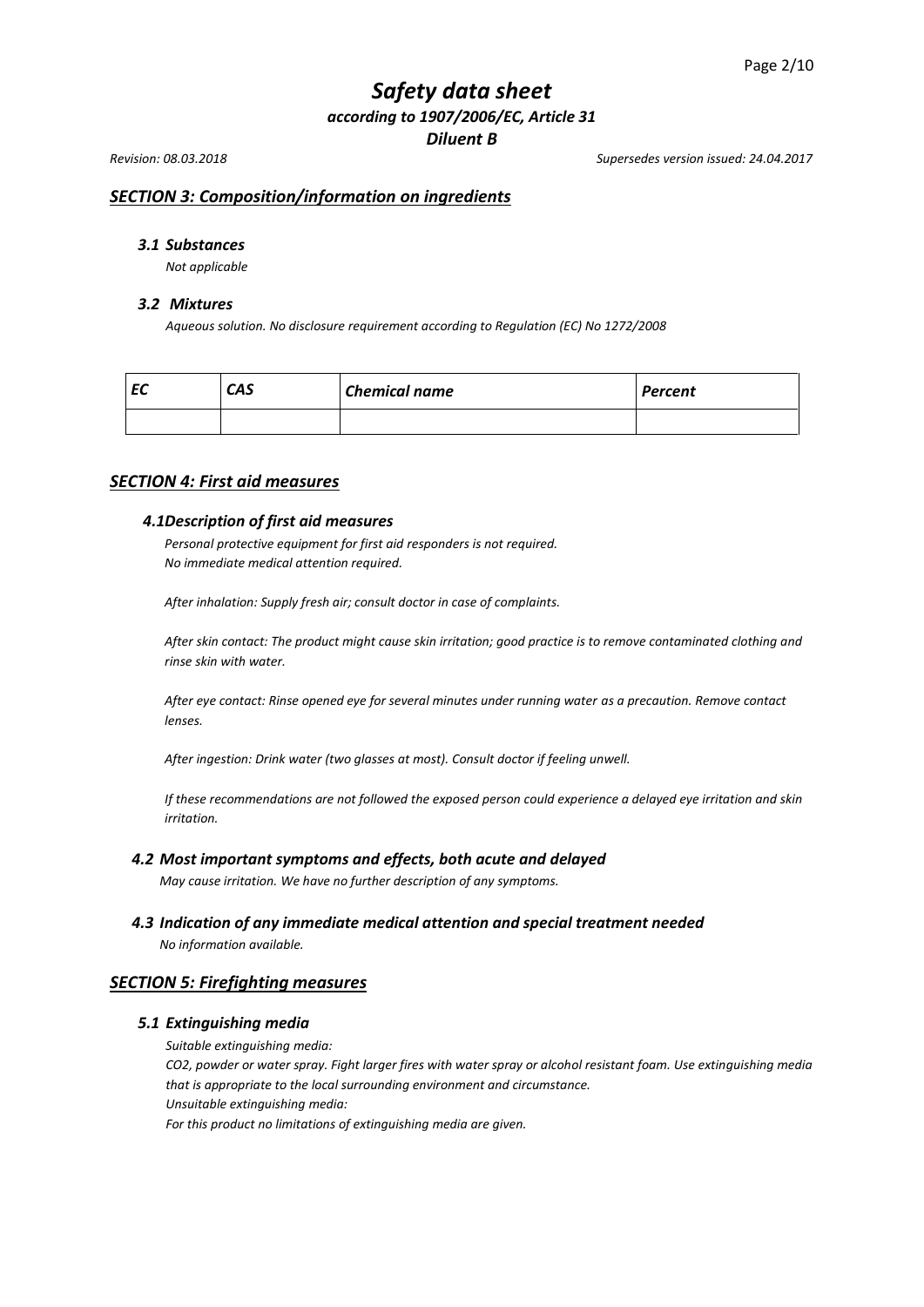*Revision: 08.03.2018 Supersedes version issued: 24.04.2017*

# *5.2 Special hazards arising from the substance or mixture:*

*No data available*

# *5.3 Advice for firefighters:*

*Wear protective clothing for firefighters. Wear self-contained breathing apparatus for firefighting if necessary.*

# *SECTION 6: Accidental release measures*

# *6.1 Personal precautions, protective equipment and emergency procedures:*

*Advice for non-emergency personnel: Wear suitable protective equipment as specified in SECTION 8*

*Advice for emergency personnel: Wear suitable protective equipment as specified in SECTION 8* 

## *6.2 Environmental precautions*

*Dilute with plenty of water. Do not allow to enter sewers/ surface or ground water.*

# *6.3 Methods and material for containment and cleaning up*

*Sweep up/absorb with any liquid-binding material and dispose according to section 13.*

## *6.4 Reference to other sections*

*See section 7 for safe handling See section 13 for disposal information*

# *SECTION 7: Handling and storage*

## *7.1 Precautions for safe handling:*

*Advice on safe handling: No special measures required*

*Advice on hygiene measures: Good practice is to wash hands before and after working with this mixture. Change contaminated clothing.*

#### *7.2 Conditions for safe storage, including any incompatibilities*

*Storage conditions: Keep product fully closed See product label for recommended storage temperature* 

## *7.3 Specified end use(s)*

*See subsection 1.2.*

# *SECTION 8: Exposure controls/personal protection*

# *8.1Control parameters*

*Components with workplace control parameters: None*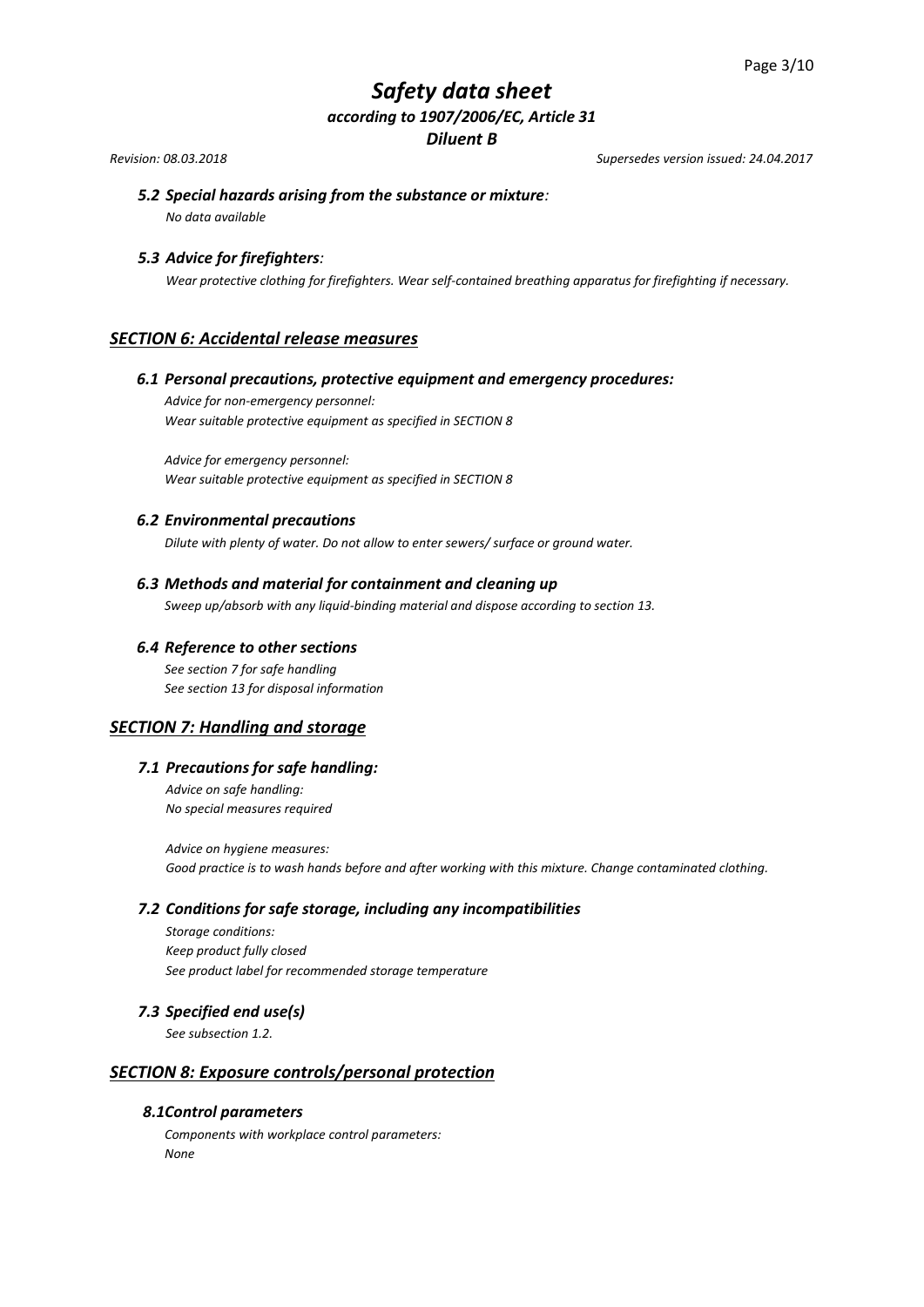#### *Revision: 08.03.2018 Supersedes version issued: 24.04.2017*

#### *8.2 Exposure controls*

*Engineering controls:*

*General industrial hygiene practice.*

*Good general ventilation (typically 10 air changes per hour) should be used. Ventilation rates should be matched to conditions. If applicable, use process enclosures, local exhaust ventilation, or other engineering controls to maintain airborne levels below recommended exposure limits. If exposure limits have not been established, maintain airborne levels to an acceptable level.*

#### *Individual protection measures:*

*Personal protection equipment should be chosen according to the CEN standards and in discussion with the supplier of the personal protective equipment. Considerations to specific work environment where the product is used should be made.*

*Eye/face protection:*

*Safety glasses tested and approved under standards such as EN 166(EU).*

#### *Skin protection:*

*Wear appropriate chemical resistant gloves. We recommend single use vinyl gloves. The exact break through time for substances has to be obtained from the manufacturer of the protective gloves and has to be observed when making a final choice.*

*Wear lab coat or suitable protective clothing.*

*Respiratory protection: Not required normally. In case of insufficient ventilation, wear suitable respiratory equipment.*

*Thermal hazards: Wear appropriate thermal protective clothing, when necessary.*

*Environmental exposure controls No special precautionary measures necessary.*

## *SECTION 9: Physical and chemical properties*

#### *9.1.Information on basic physical and chemical properties*

*State of matter: Liquid Form: Clear liquid Colour: Colourless Odour: Odourless Odour threshold: No information available. Odourless pH: 6-8 at 20 °C (68 °F) Melting point/freezing point: No information available. Not determined. Initial boiling point and boiling range: No information available. Not determined. Flash point: Not applicable. Not flammable. Evaporation rate: No information available. Not determined. Flammability (solid, gas): Not applicable. Not flammable. Upper/lower flammability or explosive limits: Not applicable. Not flammable. Vapour pressure: No information available. Not determined. Vapour density: No information available. Not determined. Relative density: No information available. Not determined. Solubility(ies): Fully miscible in water Partition coefficient: n-octanol/water: No information available. Not determined.*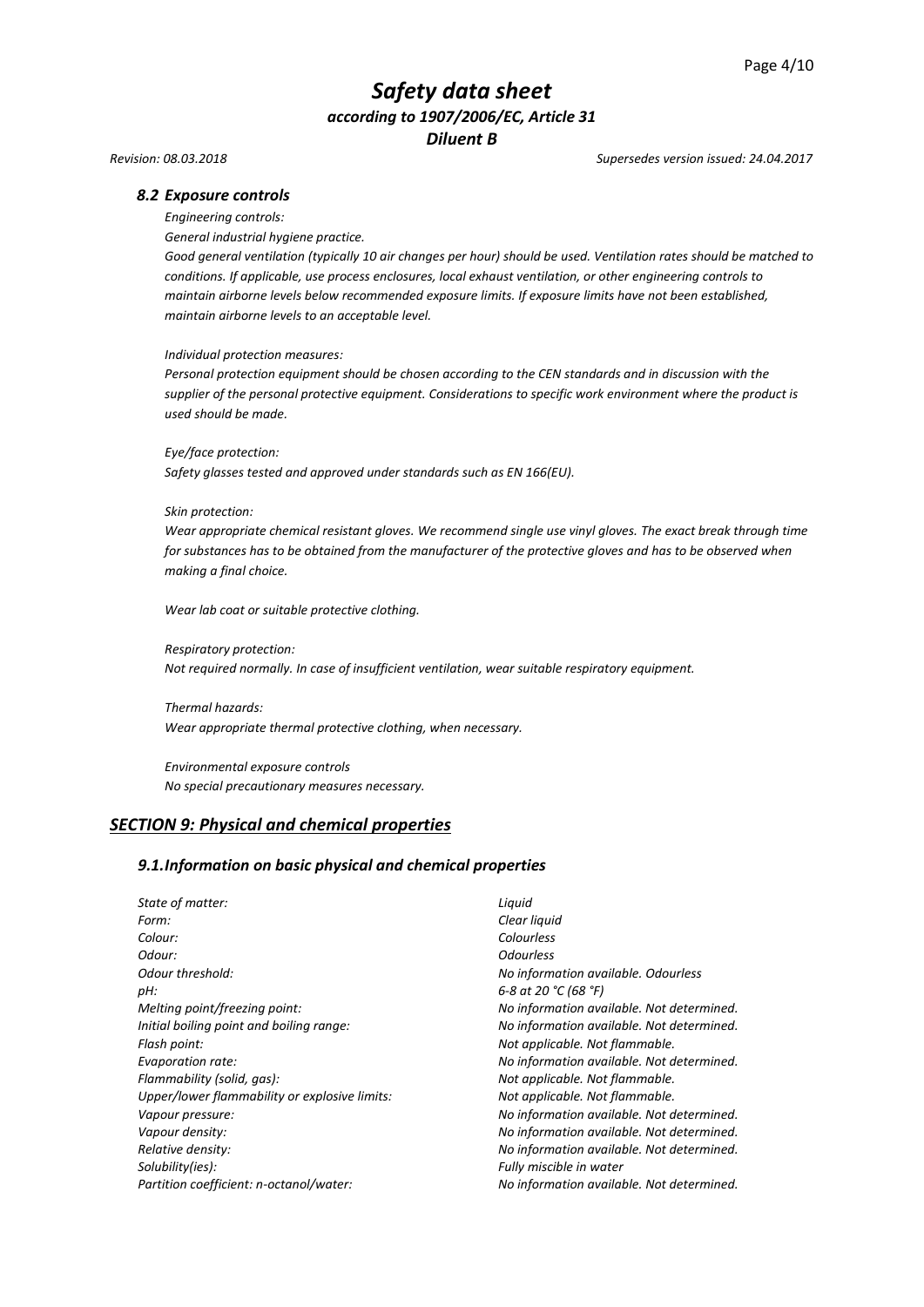*Revision: 08.03.2018 Supersedes version issued: 24.04.2017*

*Auto-ignition temperature: Not applicable. Not flammable.*

*Explosive properties: Not classified as explosive. Oxidising properties. None*

# *Decomposition temperature: No information available. Not determined. Viscosity: No information available. Not determined.*

# *9.2.Other Information*

*No relevant additional information available.*

# *SECTION 10: Stability and reactivity*

#### *10.1 Reactivity*

*The product is stable and non-reactive under normal conditions of use, storage and transport.*

# *10.2 Chemical stability*

*Material is stable under normal conditions.*

# *10.3 Possibility of hazardous reactions*

*No dangerous reaction known under conditions of normal use.*

# *10.4 Conditions to avoid*

*Contact with incompatible materials. Do not heat closed container. Do not pressurize container.*

#### *10.5 Incompatible materials*

*Strong oxidising or reducing agents. Strong acids or strong bases.*

# *10.6 Hazardous decomposition products*

*No hazardous decomposition products are known.*

# *SECTION 11: Toxicological information*

# *11.1 Information on toxicological effects*

## *General information*

*Occupational exposure to the substance or mixture may cause adverse effects. Handle in accordance with good industrial hygiene and safety practice.*

#### *Information on likely routes of exposure*

*Ingestion: May cause discomfort if swallowed. Inhalation: Prolonged inhalation may be harmful. Skin exposure: Prolonged contact with skin may cause temporary irritation. Eye exposure: Direct contact with eyes may cause temporary irritation. Symptoms: Exposure may cause temporary irritation, redness, or discomfort.*

*acute toxicity Due to partial or complete lack of data the classification is not possible skin corrosion/irritation Due to partial or complete lack of data the classification is not possible serious eye damage/irritation Due to partial or complete lack of data the classification is not possible respiratory or skin sensitisation Due to partial or complete lack of data the classification is not possible germ cell mutagenicity Due to partial or complete lack of data the classification is not possible carcinogenicity Due to partial or complete lack of data the classification is not possible reproductive toxicity Due to partial or complete lack of data the classification is not possible STOT-single exposure Due to partial or complete lack of data the classification is not possible STOT-repeated exposure Due to partial or complete lack of data the classification is not possible*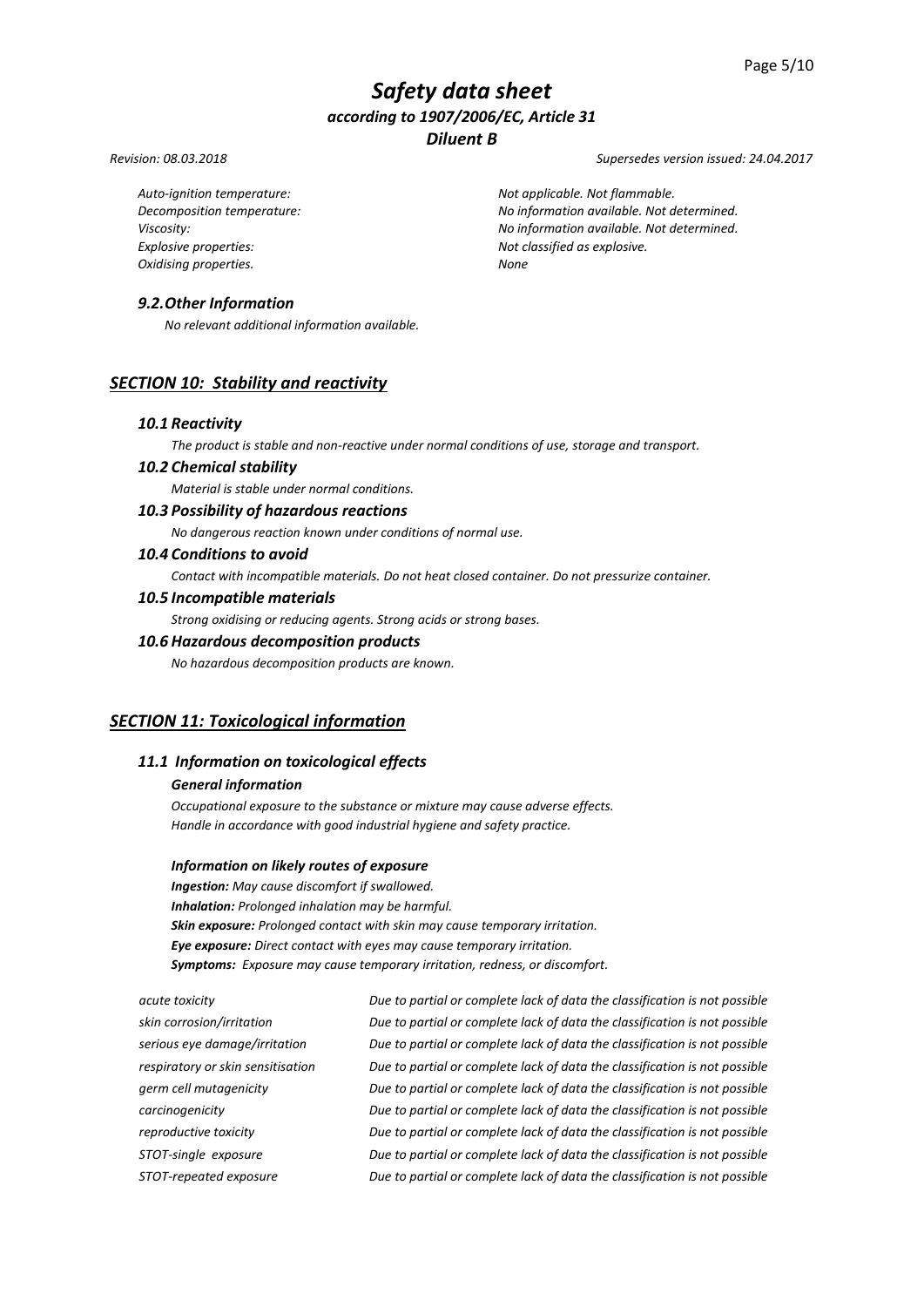*Revision: 08.03.2018 Supersedes version issued: 24.04.2017*

*aspiration hazard Due to partial or complete lack of data the classification is not possible*

## *SECTION 12: Ecological information*

## *12.1 Toxicity*

*No data available* 

#### *12.2 Persistence and degradability*

*No data available*

#### *12.3 Bioaccumulative potential*

#### *Bioconcentration factor (BCF)*

*No data available* 

*n-octanol/water (log Kow)*

# *No data available*

*12.4 Mobility in soil* 

*No data available* 

## *12.5 Results of PBT and vPvB assessment*

*This product does not contain a PBT or vPvB or substances.*

#### *12.6 Other adverse effects*

*This product may effect the pH in aquatic environment and risk adverse effect on water organisms. See pH specification under subsection 9.1.*

#### *SECTION 13: Disposal considerations*

## *13.1Waste treatment methods*

#### *Residual waste*

*Dispose of in accordance with local regulations. Empty containers or liners may retain some product residues. This material and its container must be disposed of in a safe manner.*

#### *Contaminated packaging*

*Empty containers should be taken to an approved waste handling site for recycling or disposal. Since emptied*  containers may retain product residue, follow label warnings even after container is emptied.

#### *EU waste code*

*The Waste code should be assigned in discussion between the user, the producer and the waste disposal company.*

#### *Disposal methods/information*

*Collect and reclaim or dispose in sealed containers at licensed waste disposal site. Special precautions*

*Dispose in accordance with all applicable regulations.*

# *SECTION 14: Transport information*

# *14.1 UN number*

*ADR/RID: Not regulated as dangerous goods. IMDG: Not regulated as dangerous goods. IATA: Not regulated as dangerous goods.*

#### *14.2 UN proper shipping name*

*ADR/RID: Not regulated as dangerous goods. IMDG: Not regulated as dangerous goods. IATA: Not regulated as dangerous goods.*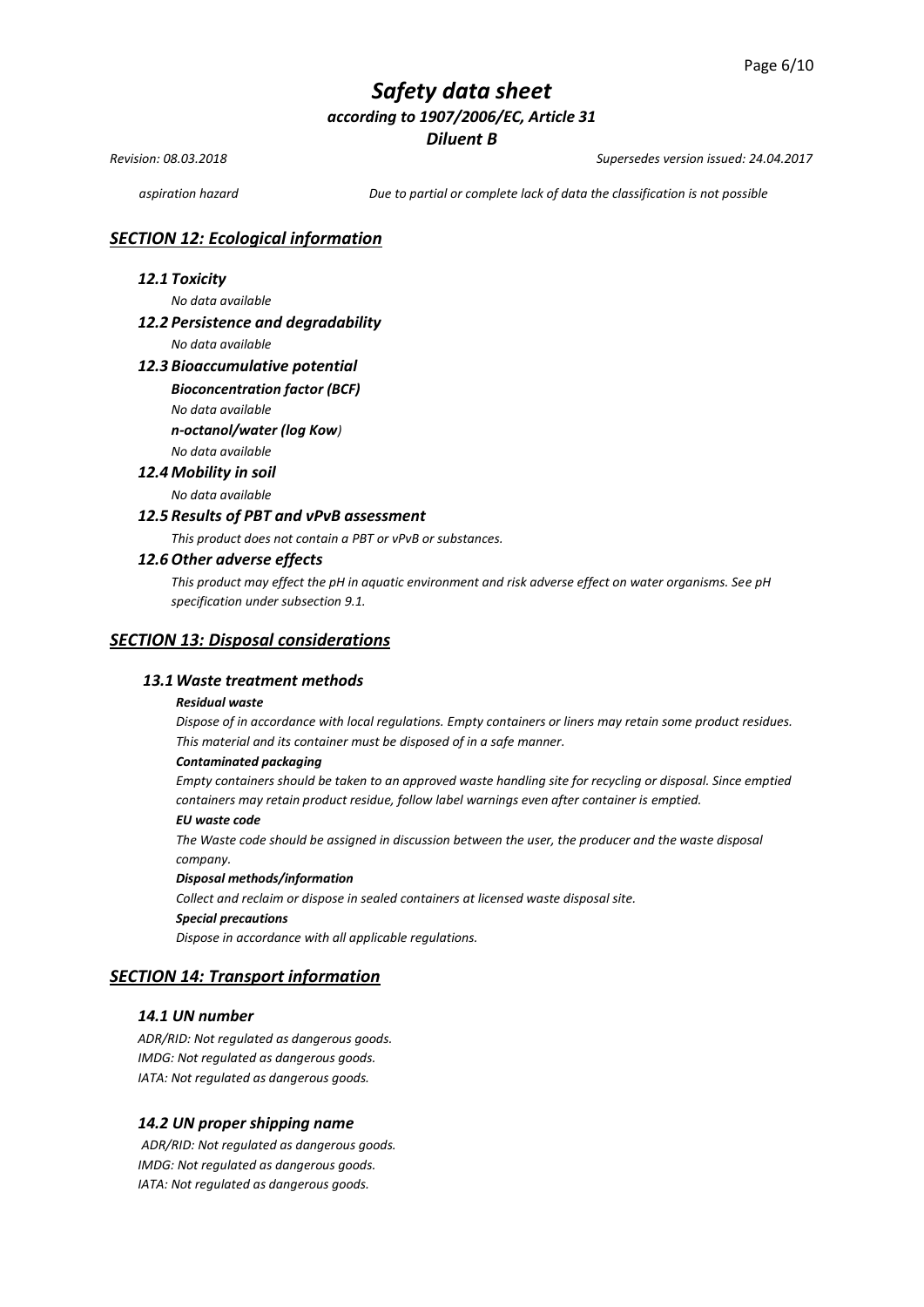#### *Revision: 08.03.2018 Supersedes version issued: 24.04.2017*

## *14.3 Transport hazard class(es)*

*ADR/RID: Not regulated as dangerous goods. IMDG: Not regulated as dangerous goods. IATA: Not regulated as dangerous goods.*

#### *14.4 Packaging group*

*ADR/RID: Not regulated as dangerous goods. IMDG: Not regulated as dangerous goods. IATA: Not regulated as dangerous goods.*

#### *14.5 Environmental hazards*

*ADR/RID: Not regulated as dangerous goods. IMDG: Not regulated as dangerous goods. IATA: Not regulated as dangerous goods.*

### *14.7 Transport in bulk according to Annex II of Marpol and the IBC Code*

*Not applicable*

# *SECTION 15: Regulatory information*

#### *15.1 Safety, health and environmental regulations/legislation specific for the substance or*

#### *mixture*

#### *EU Regualtions*

*Regulation (EC) No. 1005/2009 on substances that deplete the ozone layer, Annex I and II, as amended Not listed.*

*Regulation (EC) No. 850/2004 On persistent organic pollutants, Annex I as amended Not listed.*

*Regulation (EU) No. 649/2012 concerning the export and import of dangerous chemicals, Annex I, Part 1 as amended* 

*Not listed.*

*Regulation (EU) No. 649/2012 concerning the export and import of dangerous chemicals, Annex I, Part 2 as amended*

*Not listed.*

*Regulation (EU) No. 649/2012 concerning the export and import of dangerous chemicals, Annex I, Part 3 as amended*

*Not listed.*

*Regulation (EU) No. 649/2012 concerning the export and import of dangerous chemicals, Annex V as amended*

*Not listed.*

*Regulation (EC) No. 166/2006 Annex II Pollutant Release and Transfer Registry Not listed.*

*Regulation (EC) No. 1907/2006, REACH Article 59(10) Candidate List as currently published by ECHA Not listed.*

#### *Authorisations Regulation*

*(EC) No. 1907/2006, REACH Annex XIV Substances subject to authorization, as amended Not listed.*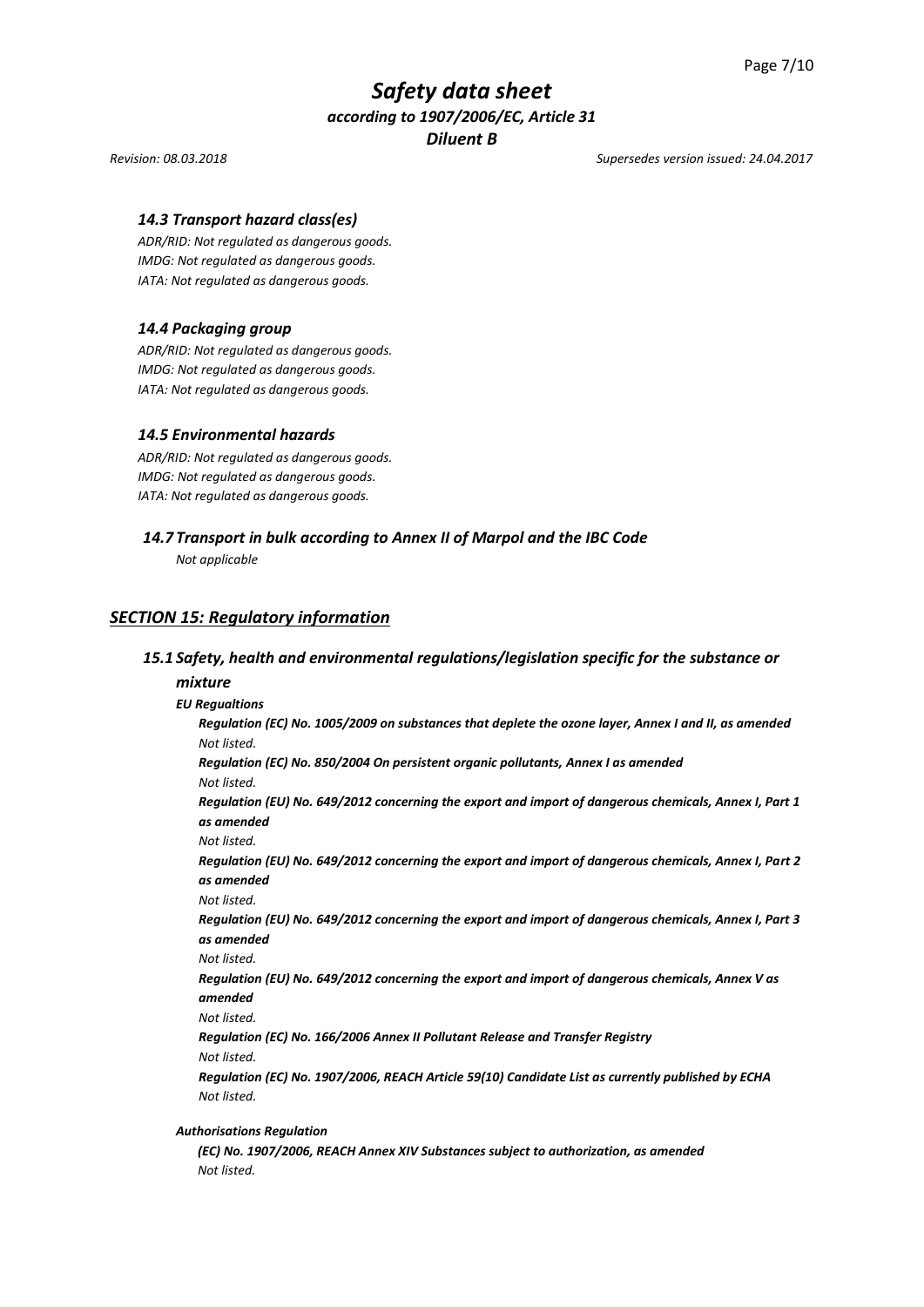# *Safety data sheet*

*according to 1907/2006/EC, Article 31*

*Diluent B*

*Revision: 08.03.2018 Supersedes version issued: 24.04.2017*

*Restrictions on use* 

*Regulation (EC) No. 1907/2006, REACH Annex XVII Substances subject to restriction on marketing and use as amended*

*Not listed.*

*Directive 2004/37/EC: on the protection of workers from the risks related to exposure to carcinogens and mutagens at work*

*Not listed.*

*Directive 92/85/EEC: on the safety and health of pregnant workers and workers who have recently given birth or are breastfeeding*

*Not listed.*

*Other EU regulations*

*Directive 2012/18/EU on major accident hazards involving dangerous substances Not listed.* 

*Directive 98/24/EC on the protection of the health and safety of workers from the risks related to chemical agents at work* 

*Not listed.*

*Directive 94/33/EC on the protection of young people at work Not listed.*

#### *Other regulations*

*The product is classified and labelled in accordance with EG 1272/2008 (CLP regulation) as amended. This Safety Data Sheet complies with the requirements of Regulation (EC) No 1907/2006 as amended.*

#### *National regulations*

*Follow national regulation for work with chemical agents.*

## *SECTION 16: Other information*

#### *List of abbreviations*

*CLP: Classification, Labelling and Packaging AND: Agreement concerning the International Carriage of Dangerous Goods by Inland Waterways RID: Regulations Concerning the International Transport of Dangerous Goods by Rail ADR: European Agreement concerning the International Carriage of Dangerous Goods by Road IATA: International Air Transport Association IMDG: International Maritime Code for Dangerous Goods IBC Code: International Code for the Construction and Equipment of Ships carrying Dangerous Chemicals in Bulk Marpol: International Convention for the Prevention of Pollution from Ships PBT: Persistent, bioaccumulative and toxic vPvB: Very persistent and very bioaccumulative*

#### *References*

*ACGIH's documentation of the Threshold Limit Values and Biological Exposure Indices EPA* (*Environmental Protection Agency) HSDB®-Hazardous Substances Data Bank IARC- monographs on the carcinogenic risks to humans National toxicology program(NTP) report on carcinogen*

#### *Information on evaluation method leading to the classification of mixture*

*The classification for health and environmental hazards is derived by a combination of calculation methods and test data, if available.*